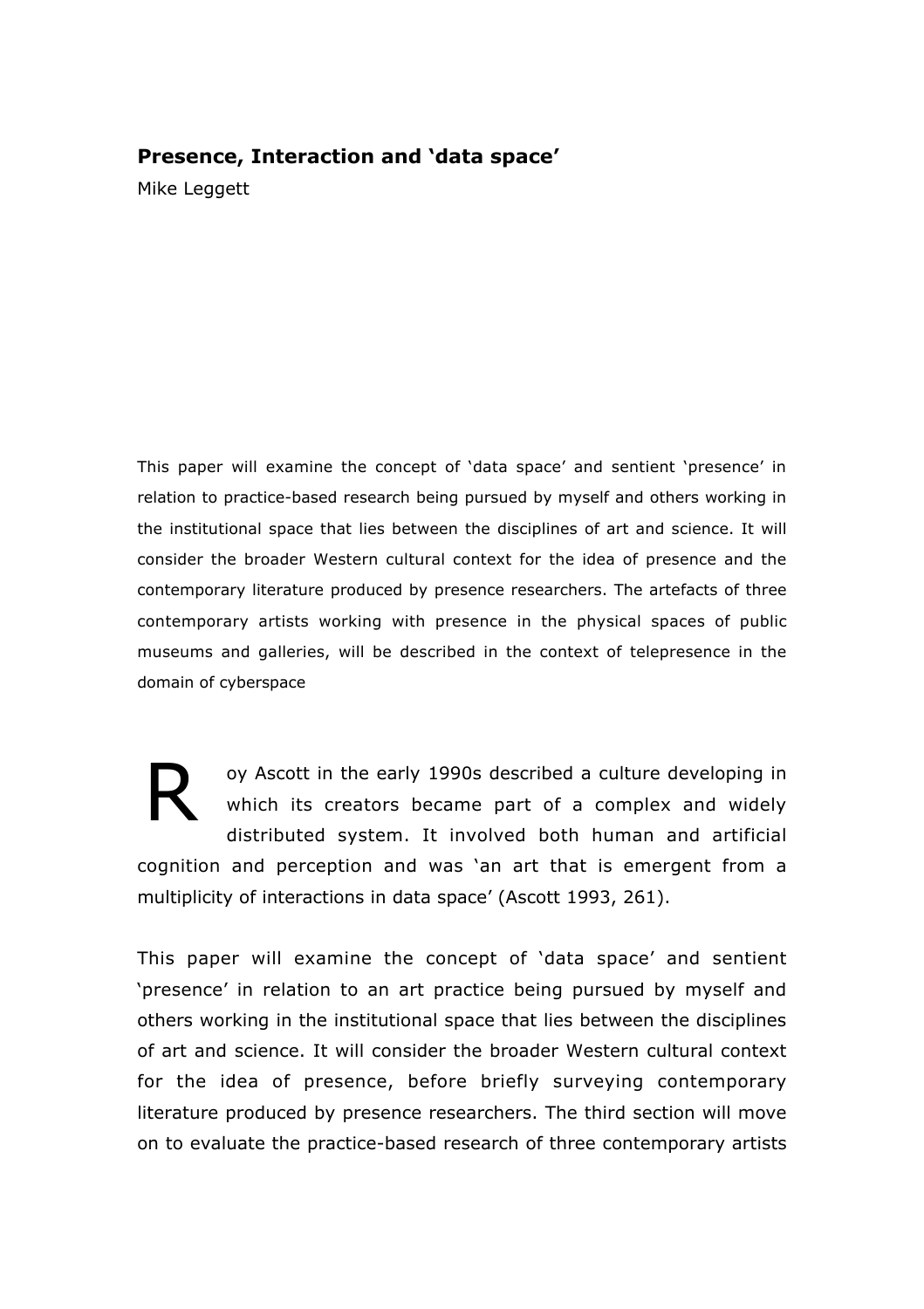in relation to the two topics. Whilst many artists and designers have been developing knowledge of data space and telepresence in the domain of cyberspace, many others have continued working in museums and galleries, presenting in public physical spaces, other kinds of 'multiplicity of interactions in data space'.

# **1. Presence in Context**

The cultural framework into which the notion of telepresence was delivered had already developed a rich set of written and oral language codes around the word presence:

- ' a tangible presence'
- 'establishing a presence'
- 'an eminent presence'
- 'a military presence'
- 'presence of mind'
- 'mindfulness'
- 'déjà vu' (presence already / before / previously experienced)
- 'aura' (Latin a breeze; invisible essence)
- 'virtual presence'
- 'a microphone presence'
- 'being there'
- 'here and now'

Presence in English-speaking cultures as indicated in this list, is rather more than simply being physically present. Furthermore, in heightened states of consciousness, such as when meditating, the 'here and now' is greatly amplified; or, with the extra-sensory abilities of psychic mediums, the presence of spiritual beings is established, apparently. Presence researchers, largely engaged in engineering presence for the 'virtual environments industry' (Prothero 1995) cautiously maintain: "We are conscious and in an external world", or "…bodily in an externallyexisting world…", or "..embodied in an external world…" (Waterworth & Waterworth 2003).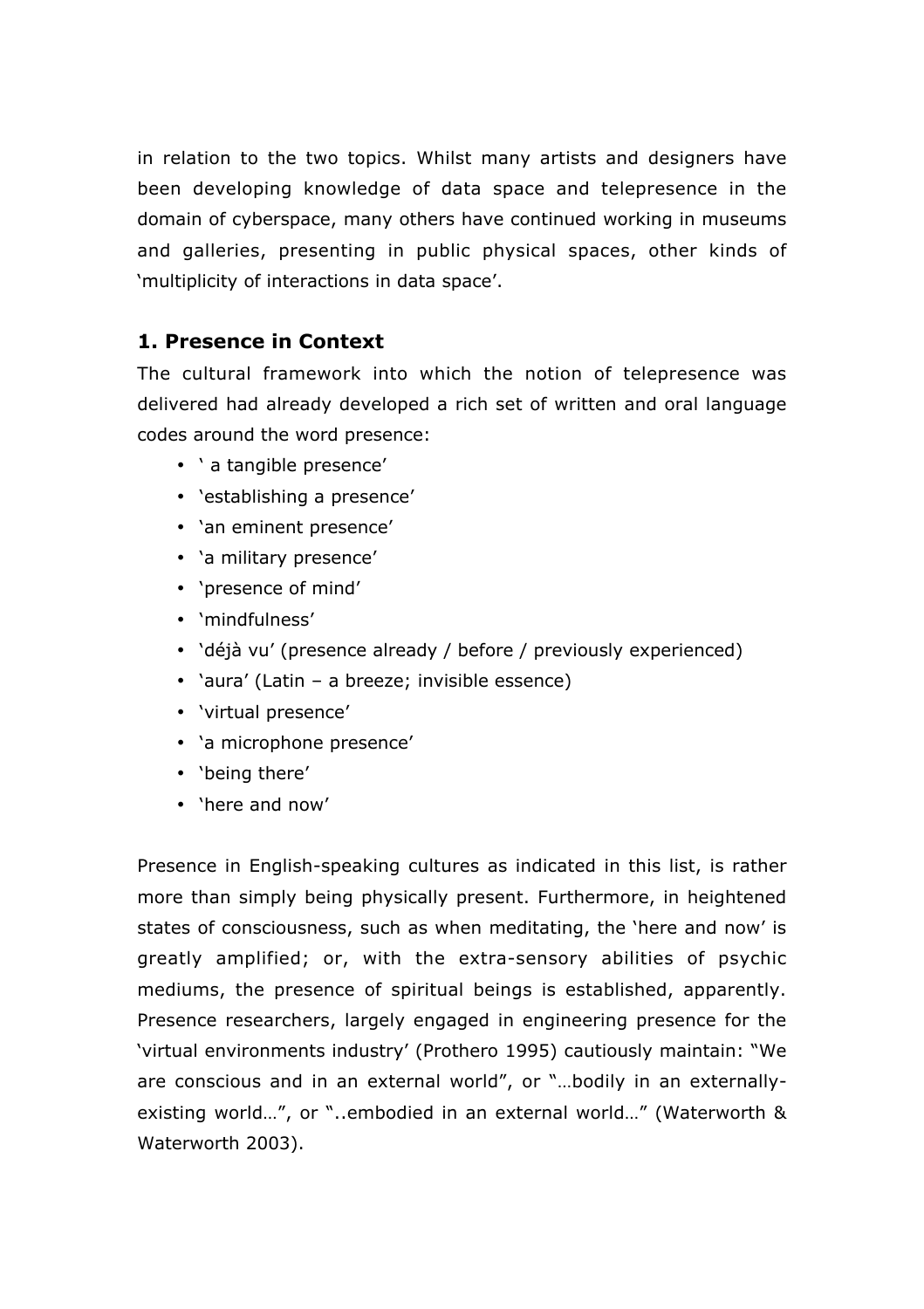For the artist, the presence of a viewer is assumed – a painter makes adjustments, with decisions about colour, luminosity and mass, maybe also using representational devices like perspective, narrative content etc. to convey an idea, or expression or statement. However, in the words of Herbert Read:

..the basis of the work of art was no longer Nature, but Ideas – something conceptual, geometric, architectural. (Read 1964, 76)

This can make the act of viewing the surface a dynamic experience. Whilst some visual artists like Bridget Riley (Riley 1965) explore retinal response to optical patterning produced at different viewing distances, two-dimensional and three-dimensional artwork which actively responds to the viewer's changing physical position is a relatively recent phenomena emergent from electronic media. How does this affect our understanding, our feeling of presence, of proximity to and participation with(in) an interactive encounter?

The data space in which we move daily and with which we are most familiar is the media flow we have been raised within. It is an accumulation of signifiers - what Derrida termed the absent present :

Signs represent the present in its absence; they take the place of the present … when the present does not present itself, then we signify, we go through the detour of signs. (Derrida 1973)

Signs go back to an earlier data space. Plato, at the cusp of the wider adoption of the technology of literacy, was concerned to protect the oral tradition of the School of Athens and developed an argument questioning the real value of the new media of the time, reading and writing. As an 'early adopter' of the technology, in the *Phaedras* he lumps painting and the new technology of writing together, querying them with the observation:

..but if you question them, they maintain a solemn silence. (Plato 1956)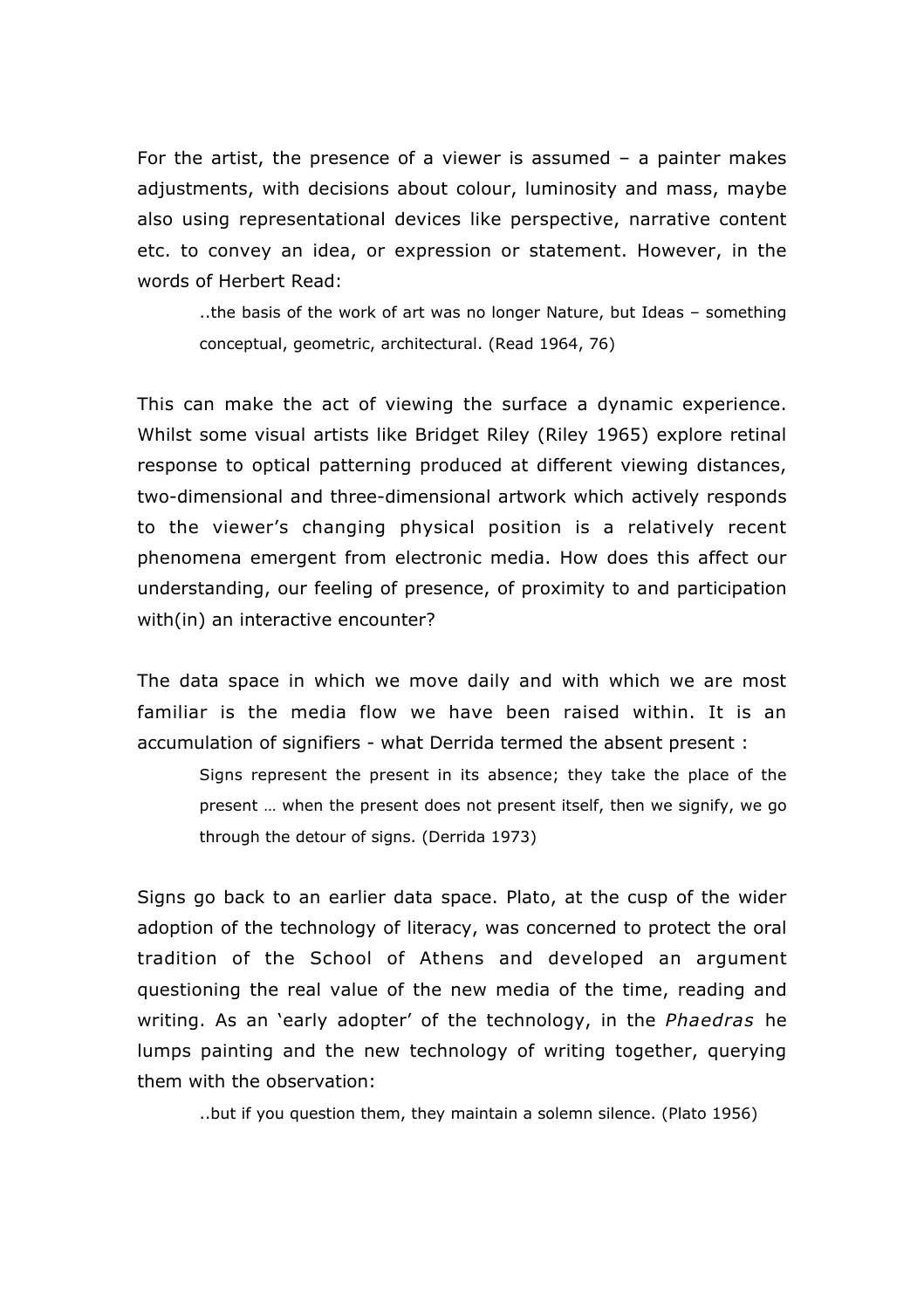In an oral culture, the presence of the creator of the work is important, for presence allows the pursuit of verification, disputation and debate. In the *Phaedrus*, Plato used the new technology, writing, to preserve the old technology, oratory and ars memoria, by reproducing the dialogues of Socrates in a hybrid form, 'the book', a hermeneutic space where an interrogation of the text by the reader could occur. As with any new device, performing tests and trials, comparing the efficacy of its use with the familiarity and pervasiveness of the old methods was a part of a gradual adoption and continuing adaptation during the transition from the old to the new. The new method of literacy remained suspect, as the interpretive space opening between sender and receiver of the text diminished the authority of the speaker, less through the polemicists physical absence but more because of the sharing of the text with others, (fellow readers), who were inhabiting a shared data space. (Ulmer 2002) Literacy, then as now, is as much about remote networking as about coding.

In the context of the data space of cyberculture, of telepresence (or even Ascott's *telenoia* or mind-at-large (Ascott 2003, 259) does the computer-mediated installation in the gallery space develop further opportunities for the expansion of dialogue between the artist/designer, the visitor and the artificial intelligence that lies potentially within the machine? Or is the form of the contemporary hybrid artefact, multivalent? That is, where it can be found, who makes it and how it is experienced?

## **2. PRESENCE – some debates**

Debates around presence over recent years have most often hinged around the notion of telepresence,

the use of remote control and the feedback of sensory information to produce the impression of being at another location; a sensation of being created in this way. (OED 2004)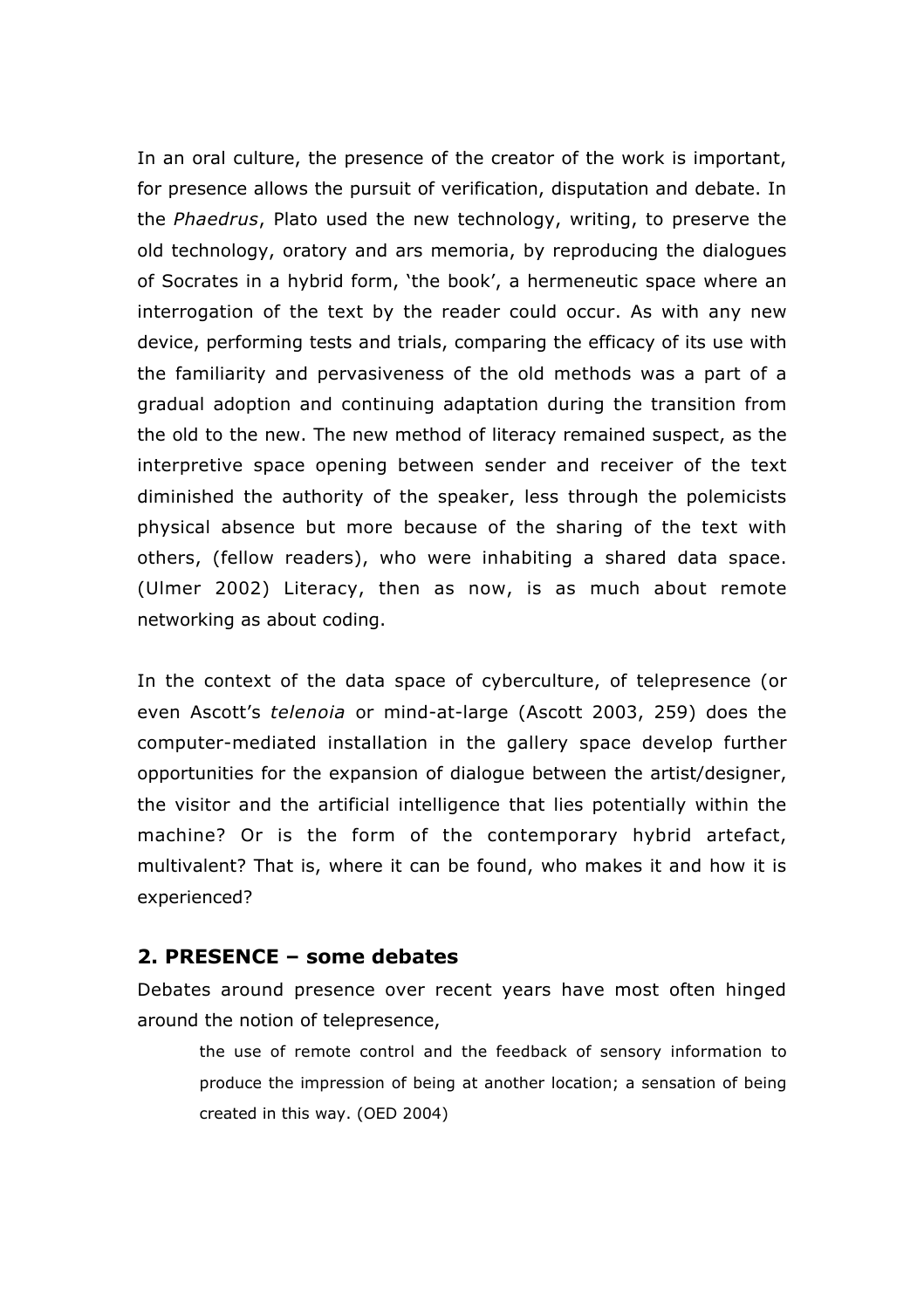The rapid deployment of global computer networks, in particular the World Wide Web for the general community, suddenly gave presence another meaning. Few of us will forget the first time we linked to a server on the other side of the world, receiving the image of a webpage a few seconds later – the finger tips tingled, the sensation was palpable.

Telepresence as a topic of scientific investigation is a recent area of specialization. The International Society of Presence Research in a lengthy explication statement describes telepresence as

a psychological state or subjective perception in which even though part or all of an individual's current experience is generated by and/or filtered through human-made technology, part or all of the individual's perception fails to accurately acknowledge the role of the technology in the experience. (ISPR 2004)

From computer games running across LANs and the internet, to websites designed to entice the visitor and have them part with money, the problem of maintaining a sense of self that re-assures and confirms our inclusion in its reality, has become of germane necessity in the fields of HCI, VE and AI. As Carrie Heeter, the Virtual Professor from Michigan has observed,

Presence research has emphasized engineering the senses more strongly that it has engineering the mind. (Heeter 2003)

Heeter's assertion that there is a distinction between a sense of presence "in mediated experiences" and "in unmediated life" has lead her to propose that presence researchers need to study the experience of presence in real life. (Heeter 2003) Heeter's Cartesian re-iteration flies in the face of arguments mounted earlier by Mantovani and Riva, building on the work of Zahoric and Jenison (1998) through Heidegger and J. Gibson. It avoids such dualistic constructions to propose an 'ecological approach' and establish a relational presence based on resources not being the 'properties of either object or subject, but of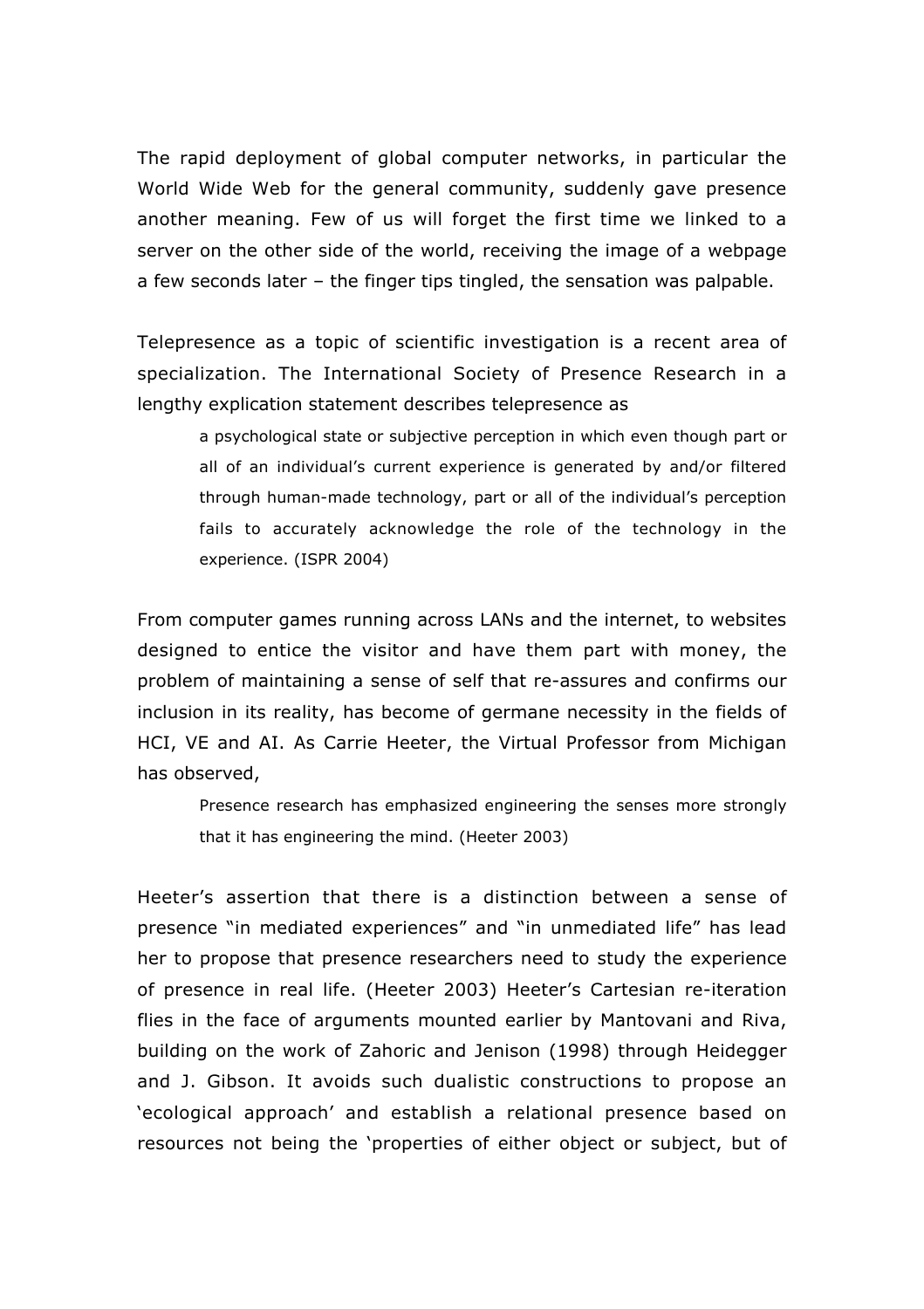their relation', (Mantovani & Riva 1999). Gibson's image of a tree in the middle of a field on a summer's day being only an 'affordance' to those who seek its cool shade being an illustration of 'resources, which are only revealed to those who seek them'. Mantovani & Riva go on to amplify this distinction with the argument that presence is a social construction "mediated by both physical and conceptual tools which belong to a given culture" in which there is "the emphasis of ecological approach on the primacy of action on mere perception" and that "action is not undertaken by isolated individuals but by members of a community. …. Ultimately, there are only two elements which guarantee presence: a cultural framework and the possibility of negotiation of both actions and their meaning". (Mantovani & Riva 1999)

This tends to support work developed a decade previously by R.S.Lazarus under the heading Cognitive-Relational Emotion Theory which set out to propose

..that emotions work through a set of interdependent systems including processes for cognitive appraisal, physical interaction between person and environment, coping, and emotional response itself. (Huang 1999).

A descriptive analysis of this kind enables empirical intervention and the measurement of response levels and thus the emotional component within presence perception, initiating projects across a diversity of disciplines from psychology and physiology to ethology and ethnology. Though much of the debate in associated research groups and an annual conference discusses the two quite distinct meanings, little reference is made 'across the fence' to parallel work that has been done in the humanities.

The notion of embodiment for instance, 'a body's vulnerability to being altered', (Vasseleu 1996) has been debated extensively in this respect as encompassing the whole aspect of the person. The materialization of the subject is constituted through the human presence aligned with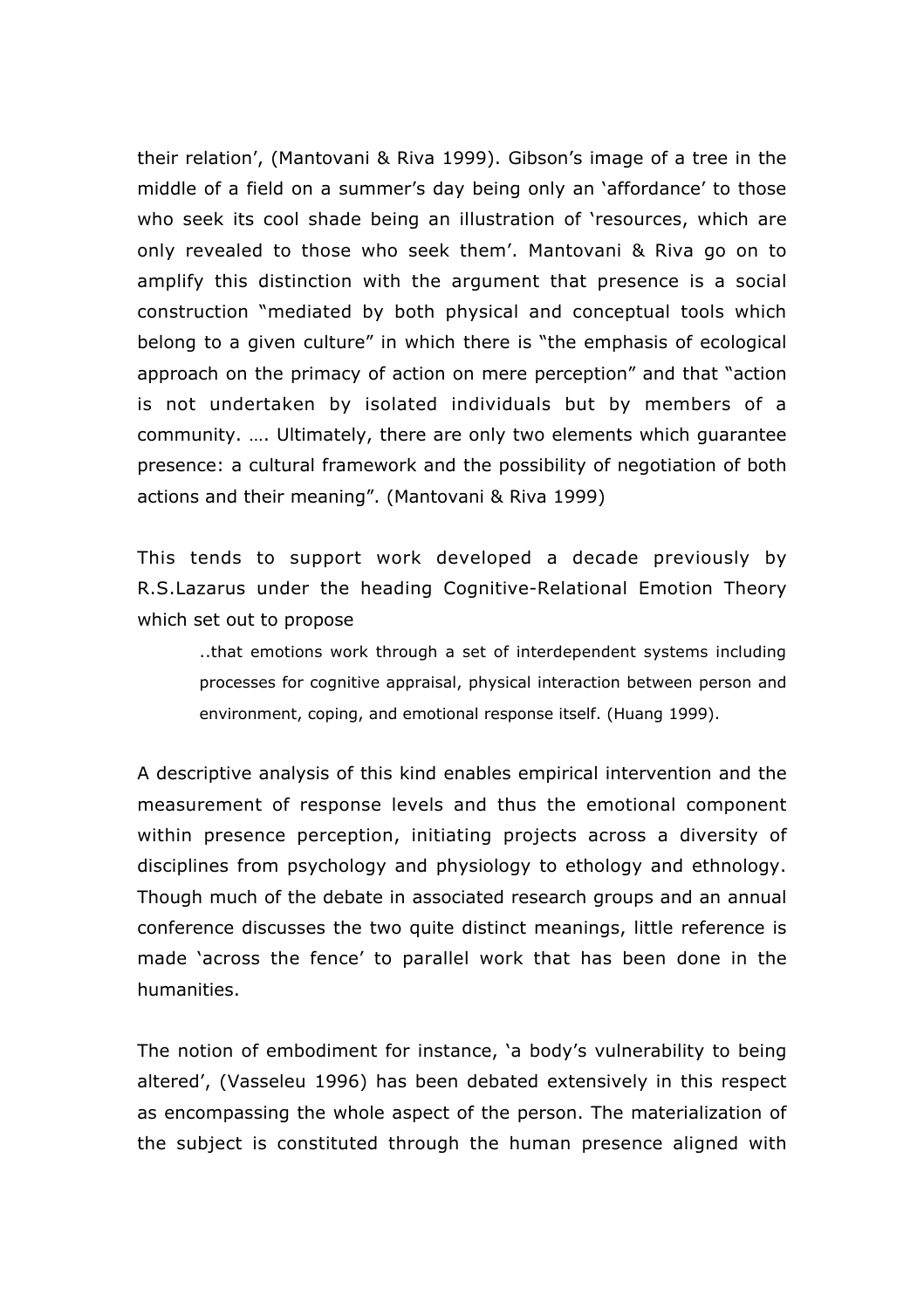artefact, an entity or combination of possibilities effected through the extension of the senses. The mission – to map the network of relations between the material and the social. (1.)

At the core of the present distinction between 'presence researchers' is:

- those who investigate 'presence (telepresence) and reality', something measurable in the terms described by Lazarus;
- those who reveal 'presence and consciousness', as something far harder to measure in the *noosphere* of data space amongst the 'interacting minds and memes on Earth' (2.)

The necessity is to create a context, an interface, for increasing the quotient of meaningful presence in each of the models we are constructing.

### **3. Models of Interaction**

This section will outline the research implicit within manifestations of a highly experimental nature, the visual and media arts, where both methodology and evaluation are no less present or as vigorous as those undertaken but in a different way in the sciences. Earlier studies have begun the work of analysing interaction in art, its mechanisms and possible ramifications:

…several situations that characterise the relationship between the artwork, the artist, viewer and environment … static, dynamic-passive, dynamicinteractive and dynamic-interactive (varying) (Candy & Edmonds 2002)

The term 'telepresence' is broadly understood amongst media theorists and arts practitioners as that sense of knowing or feeling another human presence across a physical distance ('afar') mediated by media (whether telegraph, telephone, teleconference, etc) and interacting with the other presence; or

a compelling sense of closeness (Smalley 2004)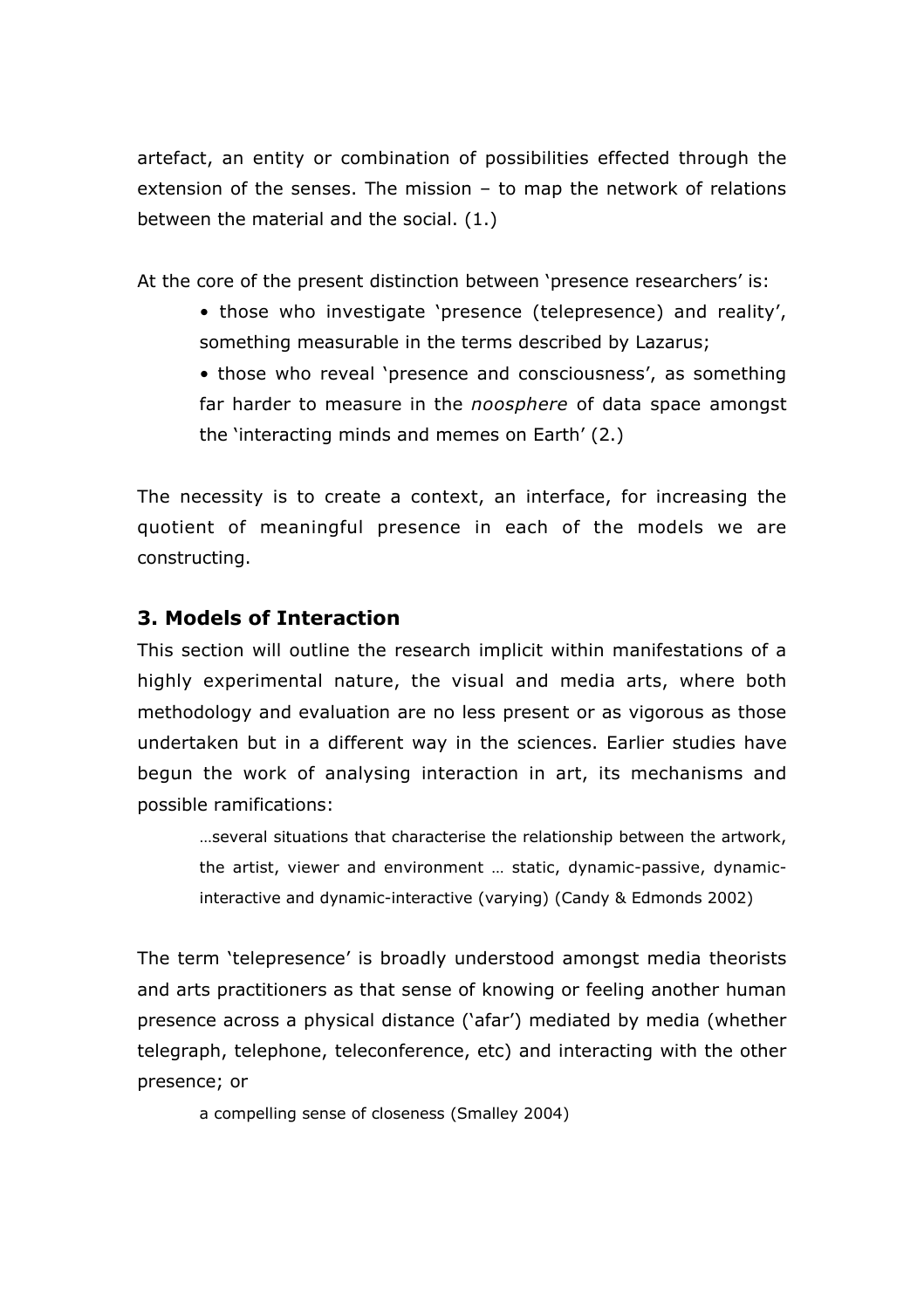To be in the telepresence of another, of others who in turn feel your own telepresence close to themselves, is to define community in a quite radically different way (Ascott 2003, 265)

Practice-based research, in the form of physical installations made by designers and artists that either amplify the visitors sense of presence, or interact with the visitor's presence through the use of electronics technology, are the models that can provide a way of ventilating some of the ideas and concerns being raised by more formal research methods, into 3D HCI for instance.

These models, which range in scale from portable three-dimensional artefacts to room-sized installations, address the issue of presence from a variety of approaches. To begin this brief survey, the work of James Turrell – which happens not to be mediated by computer – can produce an awareness of the interactive situation by amplifying the agency of the subject in defining his or her sense of presence.

Upon entering the twin portal of James Turrell's *'Between That Seen'*, the visitor enters a dimly lit space  $3 \times 8 \times 12$  metres, at the far end of which, half way up the illuminated wall, is what appears to be a landscape proportioned screen. (3) "Benches at the rear of the space, facing the glowing screen, suggest that the movie is about to start and I sit to wait. After a minute or two nothing has happened. By now my eyes have grown accustomed to the low light level and I examine 'the screen' more closely. Maybe it isn't a screen. I rise and move towards it. 'The screen' has an edge to it. The edge marks the transition between the room in which I stand and 'another space' beyond. My eyes strain to determine the depth of the space beyond the edge, but fail initially to determine how far back the second space goes, where the 'back wall' may be…. the light is so evenly distributed that it is like looking into a fog…… Returning to the bench in the body of the room I am now sitting

and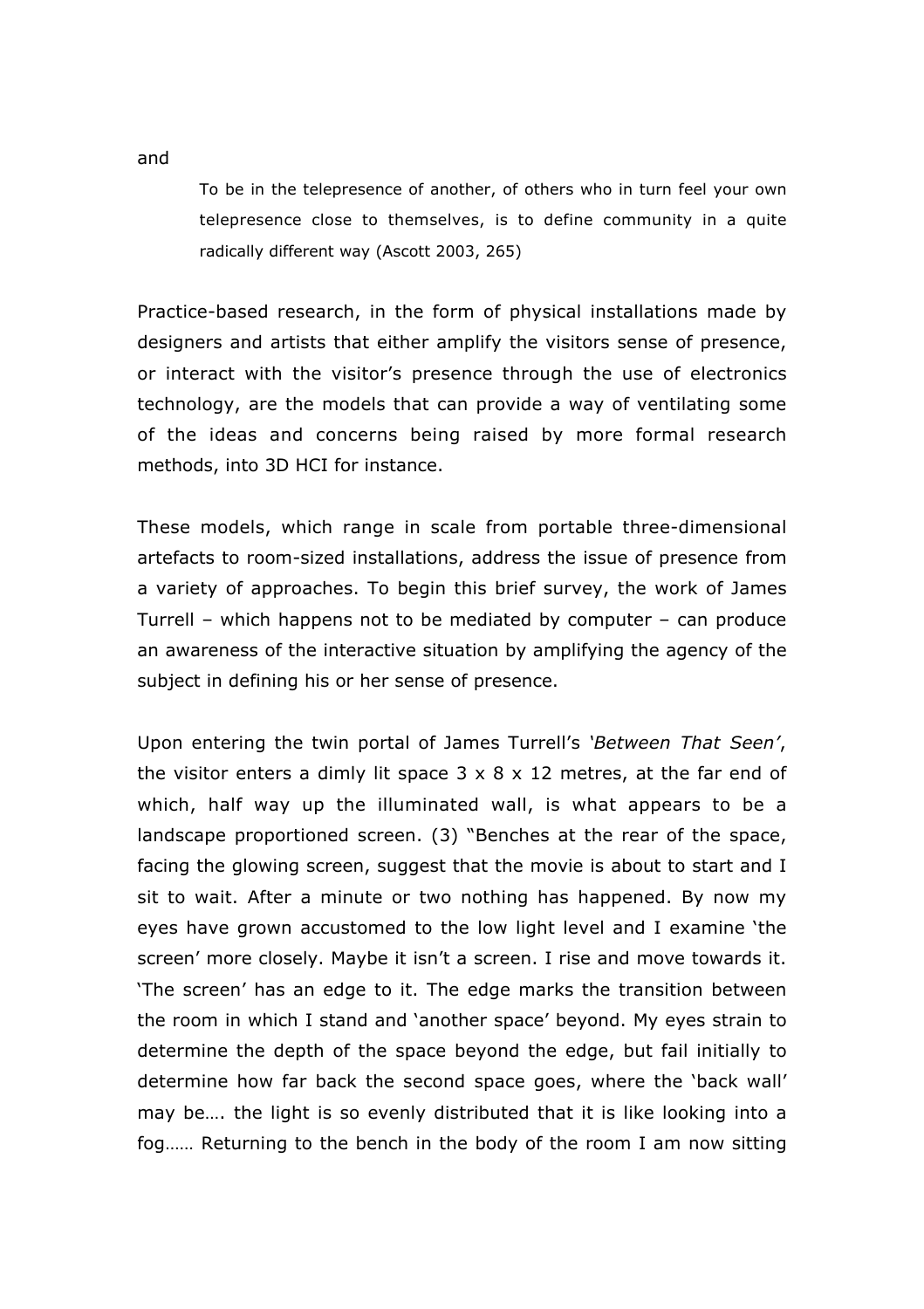in a room with a slot in one wall, the illusion of being in front of a projection screen being suggested by careful control of the light intensity and colour in and around the slot and the familiar experience of sharing the public screening space of the cinema." (4)

I learn later that Turrell has produced a body of 'aperture' works that explore a phenomenon known as Ganzfeld in perceptual psychology, a visually experienced space in which no surface or dimensions are detectable. He commented:

Light is a powerful substance…. But for something so powerful, situations for its felt presence are fragile….. I like to work with it so that you feel it physically, so you feel the presence of light inhabiting a space. (Brown 1985)

Thus the physical reality of this space, its construction with perfectly ordinary building materials, is activated by my presence. Arriving with my enculturated baggage of expectations to read the signs directing my behaviour, ('this trace relates no less to what is called the future than to what is called the past' - Derrida), eventually I resolve heuristically the set of relations actually in play within the space. Using the most pervasive technologies – electricity, gyprock and paint – "being there" is not a complex emotion to summon. The stages of cognitive information processing that establish a relationship between perception, attention and memory described by Barber (1988), helps explain how this occurs. Furthermore, with interventions into the space by the 'performing' presence of other visitors, fracturing, spoiling, 'showing the cracks' in the construction of the edifice, a system develops between the protagonists related to a state of distributed cognition (Hutchins and Klausen 1992).

Like the subtle gradations of light in the half-darkened space, I am conscious of emotional shifts as I respond to the artwork. Is it useful, is it possible to measure these responses?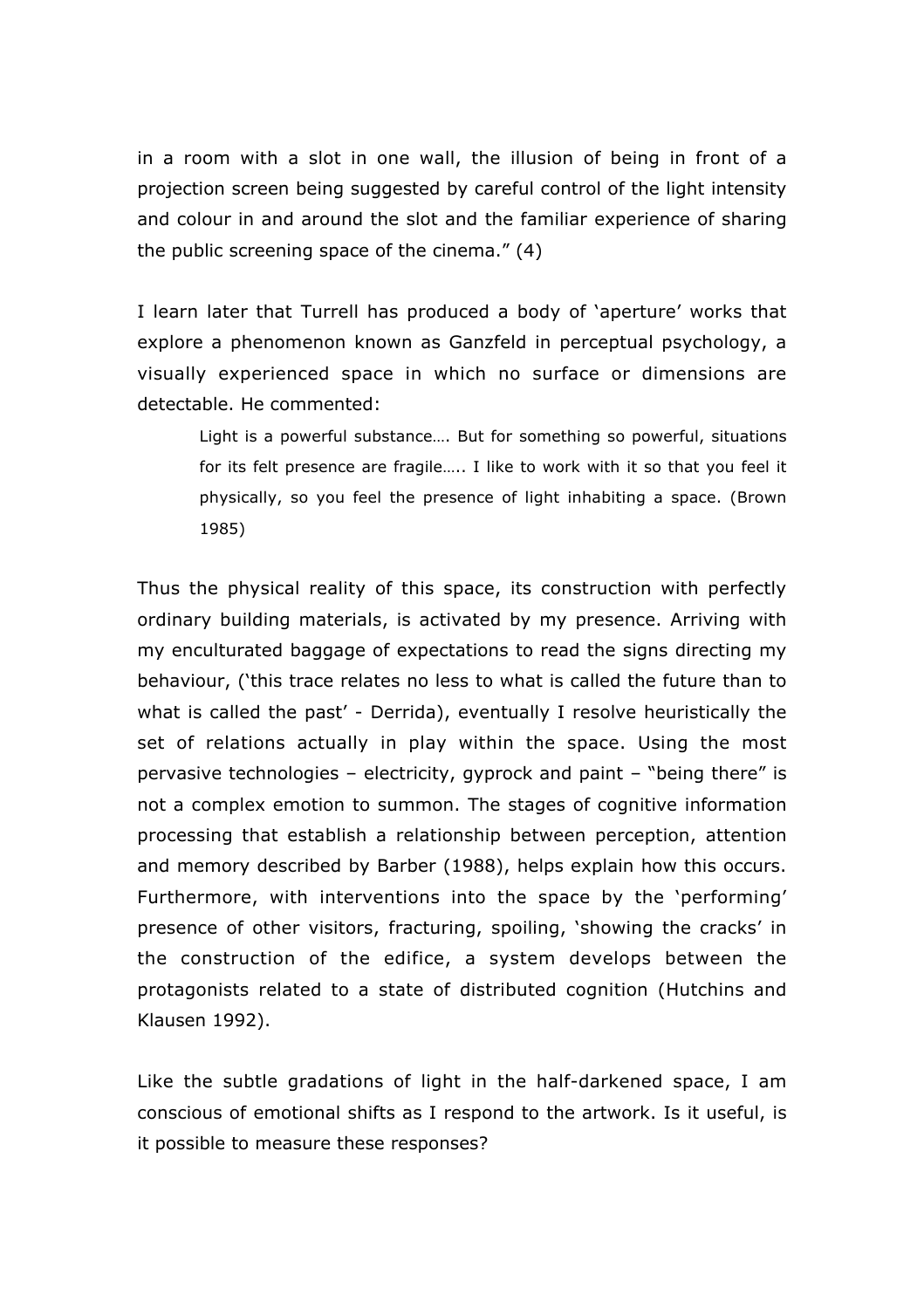Konrad Lorenz (1977) observed, we live inside our machine to know the world and as the EMMA project observed through Tart (1990), our reality is virtual, our perceptions are constructions, simulations of the world's processes. (Alcaniz et al 2003) The Virtual Environment which this European team of researchers proposed, "focused not only on generating and enhancing presence, but also measuring it." The series of experiments synthesis emotional states by means of 'mood devices', employing a range of approaches and technologies. Outcomes go beyond measurement of emotional states to be able to "reach a higher number of people suffering from psychological problems."

In the controlled environment of the laboratory, presence is acknowledged by the subject through changes to the virtual environment. Likewise, the physical environment in which the visitor/subject stands can be rendered subtly and almost intangibly.

In *Swarm* (Alex Davies 2003) the projection system unrolls across a wide screen format (6 : 1) a series of vertical frames that mix images of figures with images of space, a representation of the space in which you stand. They flicker as the vertical frames are replaced, as if from some scanning mechanism, replacing what was here with what is there, now – yourself, your companions, replaced again, in different frames, by strangers, whose images were probably captured and stored on some earlier visit. The visual rhythms are heard and change in pitch and volume as the greytone densities vary to the pulse of the picture as it sweeps across the wall from left to right. You, the visitor, move towards and away from the spectres on the wall, looking as you do, for the precise location of the tiny lens poking through the screen. This camera can form images where light is scarce, such as in the darkened space of this provisional cinema. They trade your image for your inclusion in the mystic writing pad of the palimpsest into which you have entered. The data space is constantly provisional, always in flux, your presence now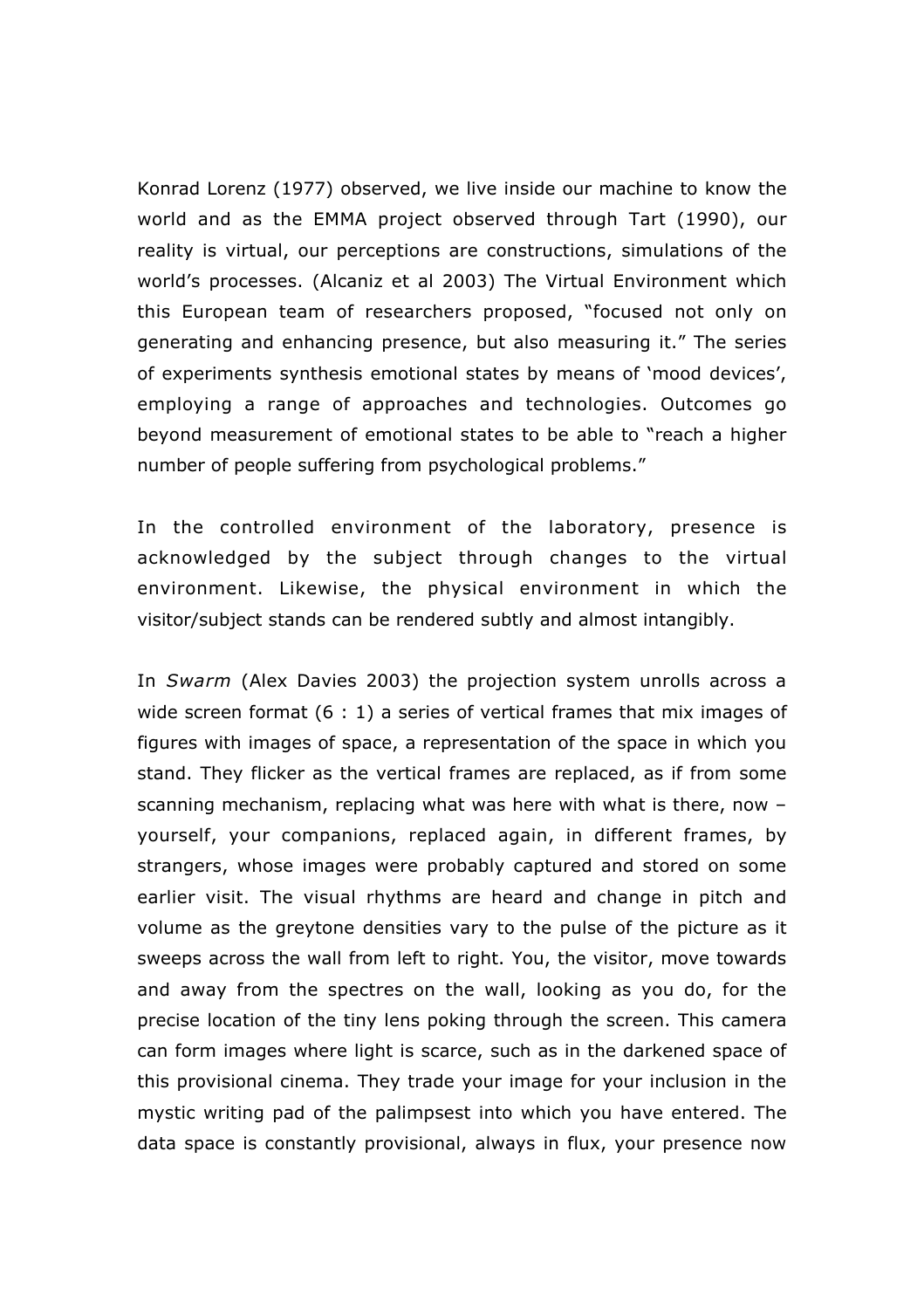absent, a previous presence now present. The space becomes charged with time.

Does perception of the machine's response to the subject require a degree of amplification sufficient to register above the level of 'normality' in the environment?

This was an issue illustrated in an installation, '*Changing Light'* by Chris Welsby at Artspace, Sydney in April 2004, where a white screen  $4 \times 3$ metres, horizontally mounted 40cm off the floor, reflected a moving image from an overhead projector connected to a DVD player and computer. The image was of the surface of water in a lake surrounded by a rocky landscape with trees and vegetation.

#### Welsby describes the installation:

As the viewer moves around the projected image however, the spatial coherence will be disrupted as the reflection will remain stationery - the water will reflect only the image of the trees and rocks which surround it and not the image of the gallery. The interactive presence of the visitor will cause the apparatus to sample different aspects of the original recording made at the lake. These will sample the complex variation in the water surface caused by a mixture of wind and human intervention. In some parts the surface will be still, reflecting a perfect mirror image of the sky and lakeshore. In others the surface will be more ruffled causing the reflection to be fragmented, rather like an impressionist painting. In the more choppy sequences the reflected image breaks up completely becoming a complex pattern of colour, light and shade. As the water surface becomes more agitated the illusion of pictorial space gives way to a complex dance of enlarged pixels, foregrounding the technology and shifting attention to the here and now of the gallery space. (Welsby 2003)

### He continues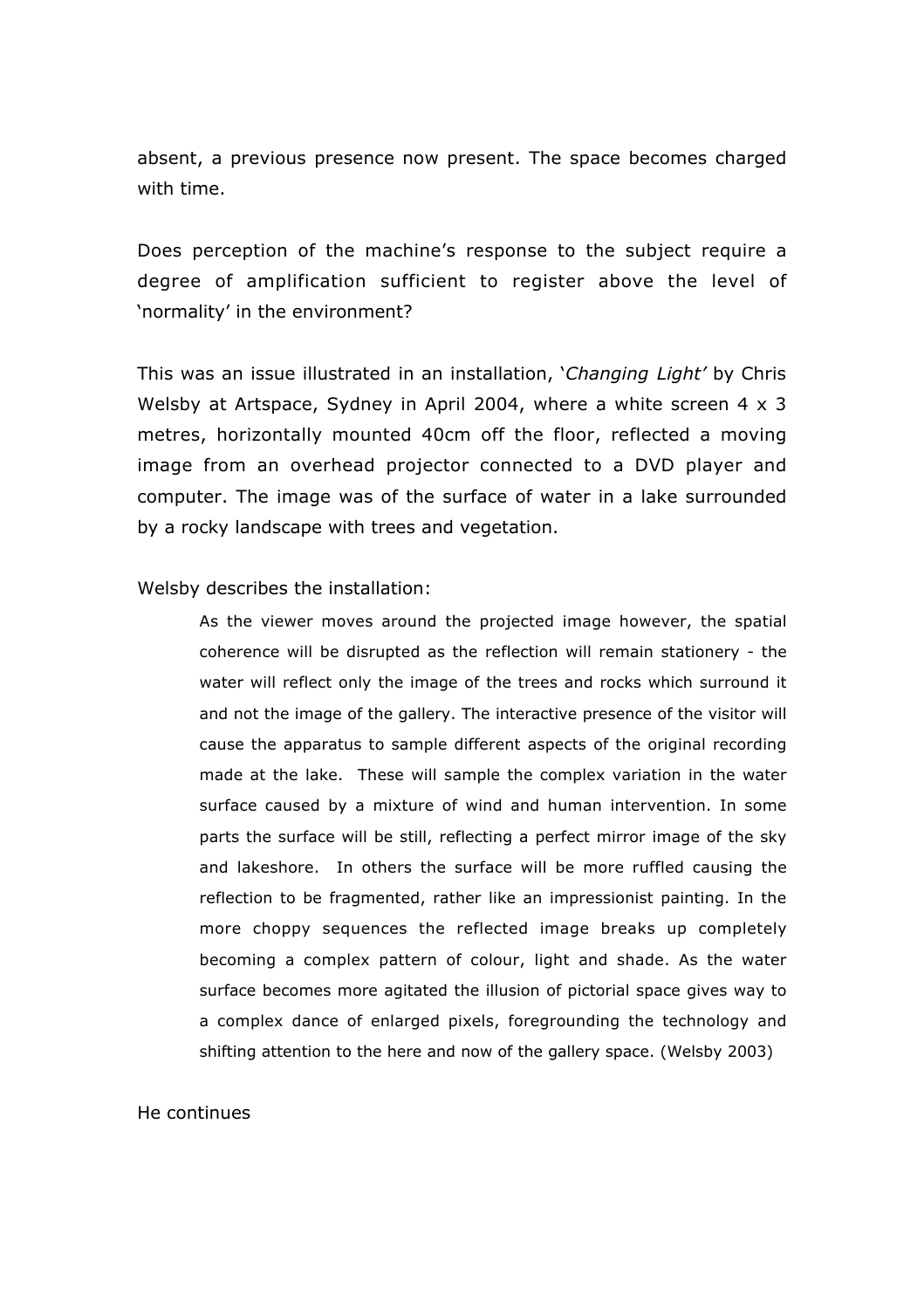The software for Changing Light has a threshold level that means the more people who come into the room, the less sensitive to change it is ... with a large crowd the changes to the image would actually slow down ... if just one person comes into the room the machine stays very sensitive to their motion … the more contemplative the relationship, the more subtle the perceptual activity becomes - this piece favours small numbers of people moving quietly around and looking carefully...(Leggett 2004)

Welsby's extensive oeuvre, starting with film in the 1970s, more recently video and now digital technology, follows within a long tradition of artists who stand before the physical world of botany and topography. They present to us models which, like Turrell's work, negotiate a sequence comprising perception, action, cognition and effect that can be used to analyse the various stages of consciousness experienced whilst within the interface of the artwork - the processes, technology and materials describing the artefact's making, our reception of them, and the synthesis that helps us define for ourselves the significance of, in the case of *Changing Light*, where nature, culture and self are in confluence.

The technology inserted into the gallery installation was a camera and image analysis software monitoring the comings and goings of visitors and selecting tracks accordingly from the DVD of the lake recording. Thus in the dynamics of the installation, two cameras function – one camera has recorded the surface of the lake, the other responds to the presence of the visitor and makes the work, in the present, of the past.

## **4. CONCLUSION – Models of Presence**

Encounters such as described in these three models are often similar to social spaces, as strangers and friends intermingle. They create a hermeneutic space which through interactivity, between artist/designer, visitor(s) and machine, enable the system and its representational forms to be comprehended and negotiated, if not reassigned. In the EMMA project laboratory, the reassignment of representational forms to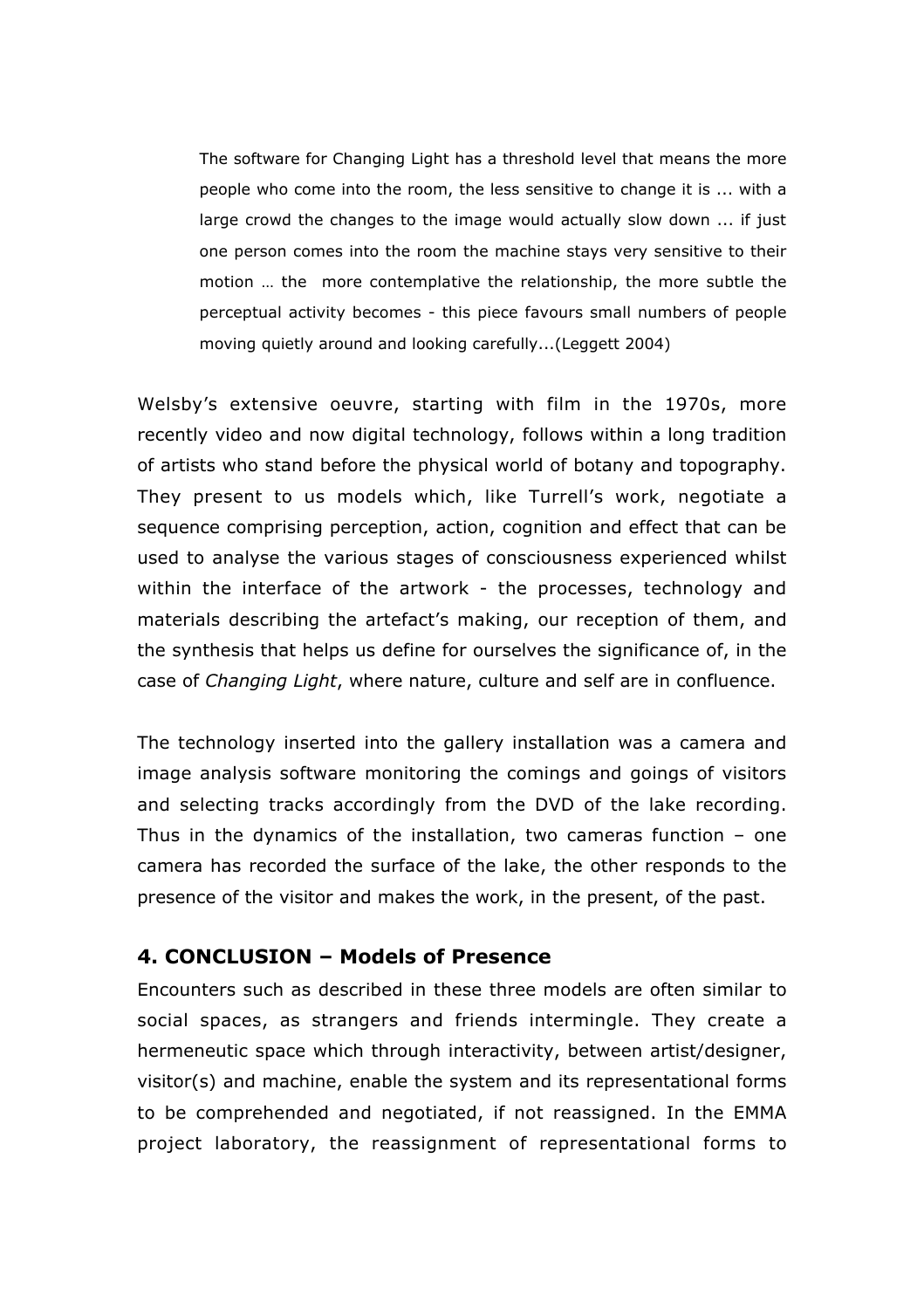measure a subject's emotional state within a highly controlled virtual environment, redirects the notion of a 'multiplicity of interactions' into potentially hazardous areas.

Practice-based research and interactive models created by artist, designer, scientist and engineer must of necessity be regarded as relational to the presence, in physical and virtual space, of the interacting subject and the machine. Researchers, besides working in the domain of cyberspace, must continue working in public physical spaces, such as museums and galleries, stadiums and plazas. The machines and their uses are becoming well-suited to a multivalent experience that is at the same time, individual, collective and creative.

### **Notes**

1. Sadie Plant has observed that tactility is very closely related to the word 'contact'. "The computer itself for example is in a sense a 'touching machine' in as much as it is simply composed of contacts or switches, continual contacts being made and broken. … So the computer itself functions as a complex, tactile system." (Plant 1996)

2. 'Noosphere' as described by the appropriately shared multilingual community space of the WikiPedia:

http:// en.wikipedia.org/wiki/Noosphere (Accessed 10.7.04)

3. James Turrell (USA b.1943) work was seen in the exhibition "Space Odysseys – sensation and immersion', curator Victoria Lynn, Art Gallery of NSW 2001

4. From notes by the author about the exhibition.

# **References**

Alcaniz, M. Banos, R. Botella, C. Rey, B. (2003) 'The EMMA Project: Emotions as a Determinant of Presence, PsychNology Journal V1 N2.

Ascott, Roy (2003) 'Telenoia' in Telematic Embrace, ed Edward Shaken, UC Berkeley.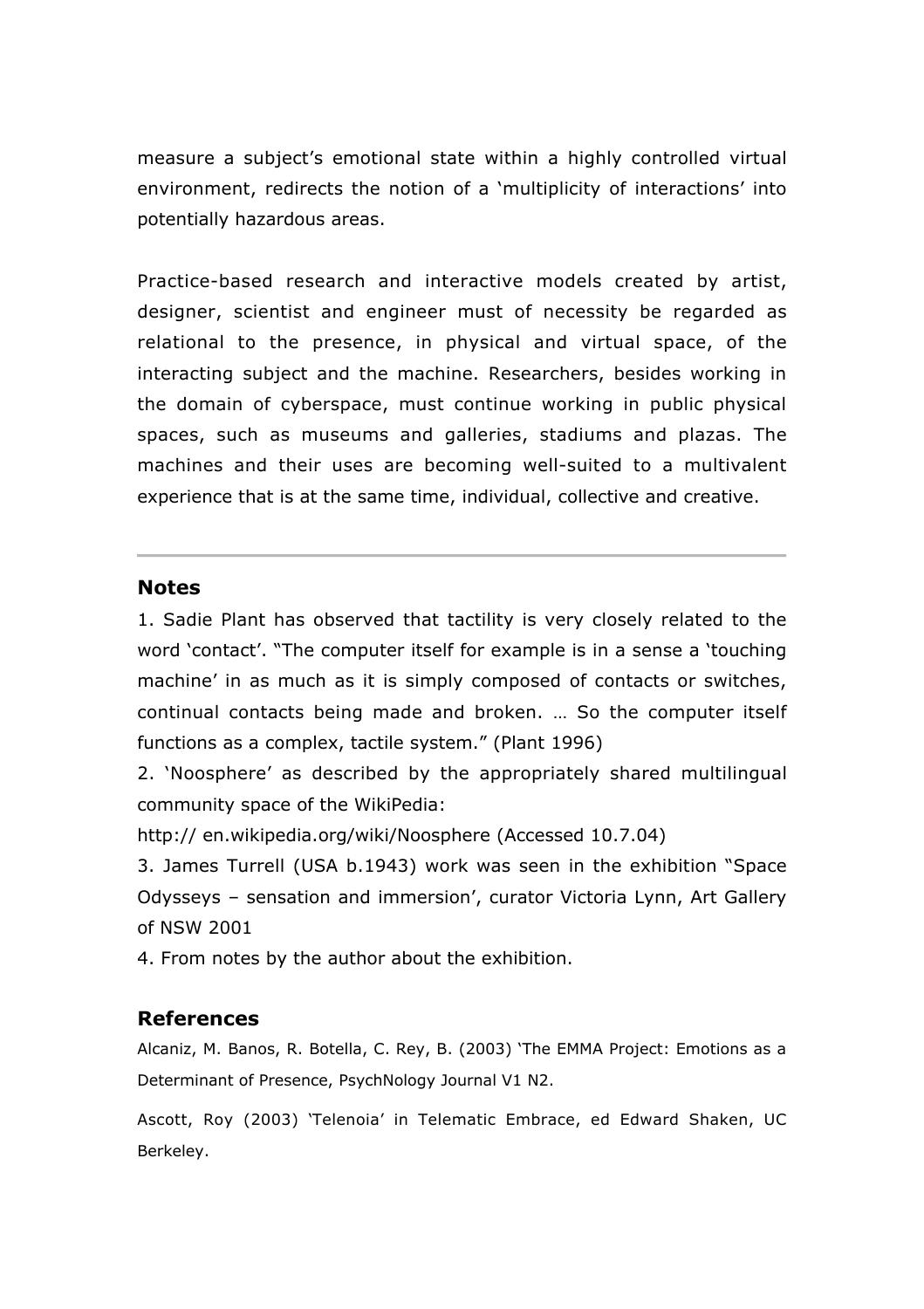Barber, P (1988) Applied Cognitive Psychology, Methuen, London.

Brown, Julia (1985) Interview with James Turrell, Los Angeles Museum of Contemporary Art.

Candy, L. & Edmonds, E.A. (2002) Interaction in Art and Technology, Crossings; Electronic Journal of Art and Technology http://crossings.tcd.ie/ Volume 2 (1). Accessed 12.7.04.

Davies, Alex (2003) Swarm. http://schizophonia.com/frmindex.htm Accessed 1.7.04

Derrida, Jacques (1973) 'Differance' in Speech and Phenomena, NW University Press.

Heeter, C. (2003) Reflections on Real Presence by a Virtual Person, Presence V12 N4, MIT Press

Huang, M (1999) Presence as an Emotional Experience, Medicine Meets Virtual Reality ed Westwood et al, IOS Press, Amsterdam.

Hutchins E. Klausen, T (1992) 'Distributed cognition in an airline cockpit', in Communication and Cognition at Work (Middleton D, Engestrom Y, eds) CUP.

International Society for Presence Research (www.ispr.org) Accessed 12.7.04

de Kerckhove, Derrick (1995) 'The Skin of Culture' Somerville, Toronto.

Leggett. Mike (2004) Changing Light – new work from Chris Welsby, SCAN online journal, Macquarie University, Sydney 2004.

> http://scan.net.au/scan/magazine/magazine\_about.php Accessed April 2004.

Mantovani, G Riva, G (1999) "Real" presence: how different ontologies generate different criteria for presence, telepresence and virtual presence', Presence: Journal Teleoperators and Virtual Environments, 8 (5) 538-548.

Plant. Sadie (1996) Coming into Contact, in Touch forum proceedings, Artspace Sydney.

Plato, 'Phaedras' (1956) Trans W.C.Hembolt and W.G. Rabinowitz, Indianapolis, Bobbs-Merril.